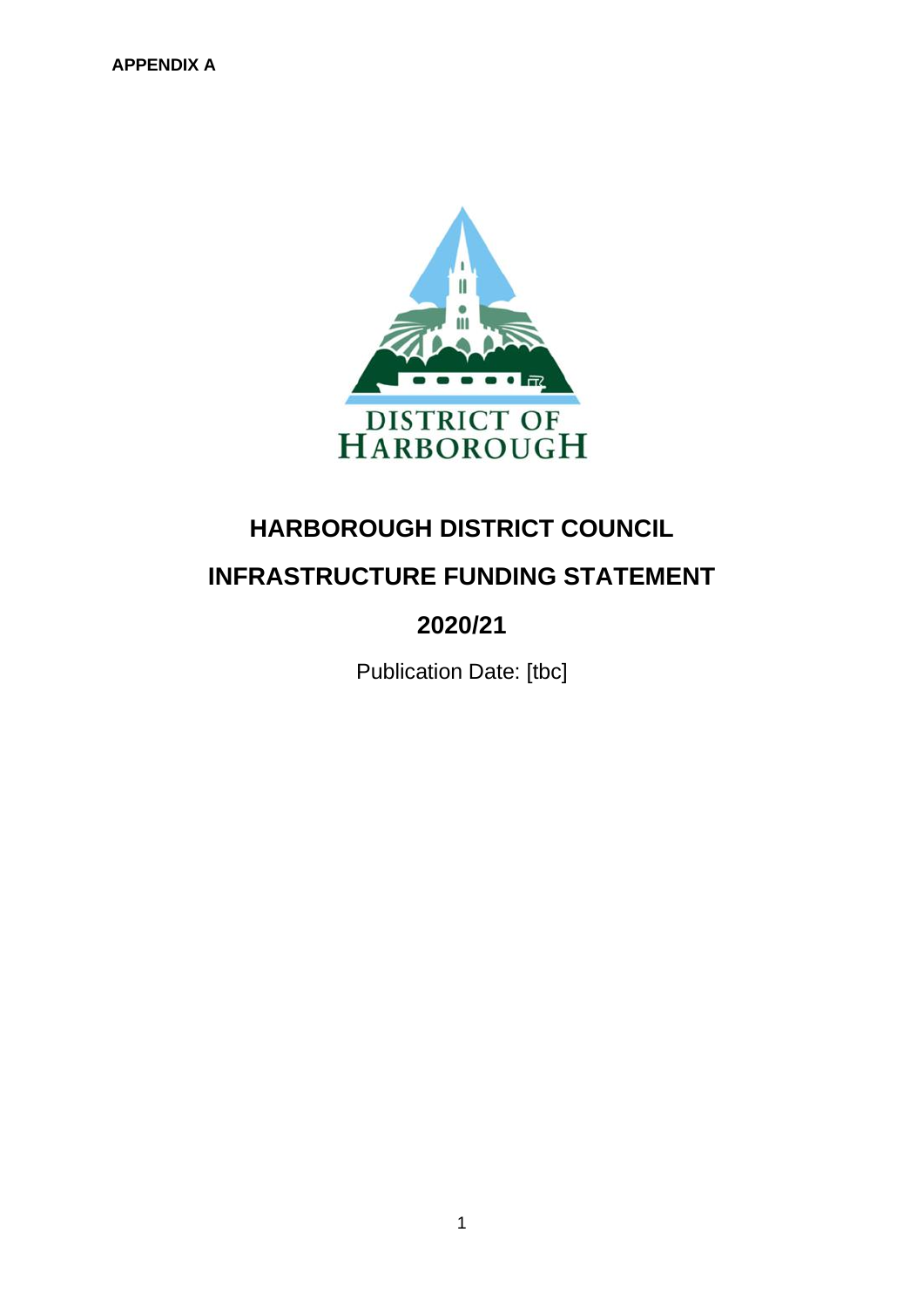# **Contents**

| 1. Introduction                                     | 3 |
|-----------------------------------------------------|---|
| 2. Planning Obligations                             | 4 |
| 3. Community Infrastructure Levy (CIL)              | 5 |
| 4. Section 278 Highways Agreements                  | 5 |
| 5. Forecasting                                      | 5 |
| 6. Section 106 Contributions Received in 2020/21    | 6 |
| 7. Section 106 Contributions Spent during 2020/21   | 9 |
| 8. Section 106 Contributions Secured during 2020/21 | 9 |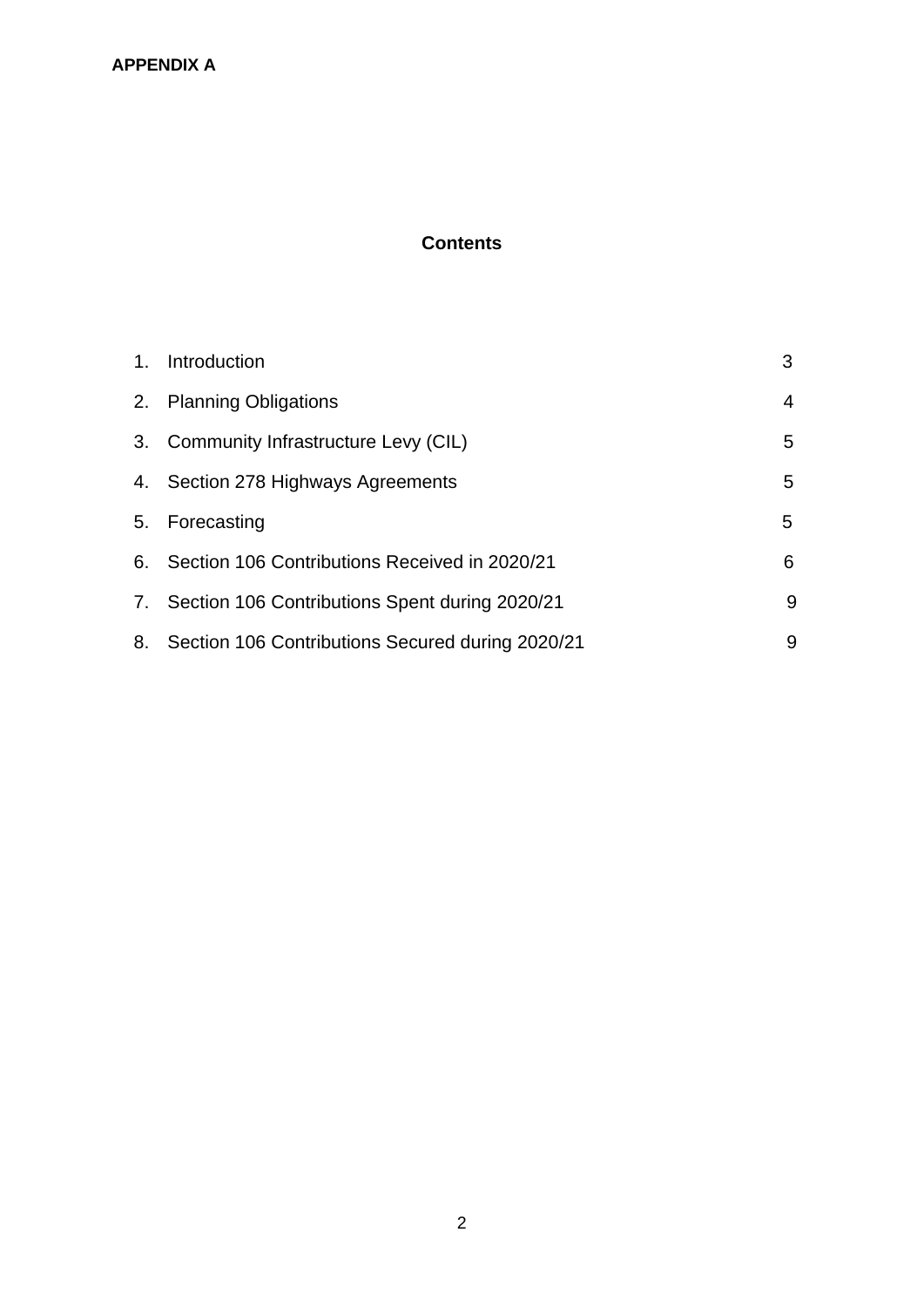### **1. Introduction**

- 1.1 The Infrastructure Funding Statement (IFS) 2020/21 is the second to be published by Harborough District Council (HDC). It is an annual statement, usually to be published by the end of December, to provide a summary of all financial and non-financial contributions including, for example, affordable housing, community facilities, open space, sport and recreational provision, healthcare and community safety and off site works which have been secured through Section 106 agreements, Community Infrastructure Levy (CIL) (where charged) and Section 278 agreements (where applicable) from new developments.
- 1.2 The IFS statement 2020/21 provides an overview of S106 agreements, the Council's internal processes in relation to S106 planning obligations and the contributions paid to the Council in financial year 2020/21.
- 1.3 An IFS requires the Council to report the total amount of money to be provided by Section 106 agreements signed in 2020/21. The contributions would be paid by the developer, only if planning permission is implemented and specific 'trigger points' are reached, for example, either on the commencement of development or on first occupation. It also requires the Council, to report on the amount of contributions which have been paid to the Council from any S106 planning agreement during 2020/21. Any contributions paid to the Council before 2020/21 which remain unallocated are to be reported in the statement too.
- 1.4 In the Statement reference will be made to the following definitions:-
	- **Secured**  contributions which have been secured in a signed and sealed legal agreement. The contributions will not yet have been received by HDC and if the planning permission is not implemented then there would be no requirement for the contributions to be made.
	- **Received** financial or non financial contributions which have been received by HDC.
	- **Allocated**  contributions which have been received by HDC and allocated to specific infrastructure projects.
	- **Spent/delivered** financial or non-financial contributions which have been spent or delivered.
	- **Financial Year** unless stated otherwise, the financial year for this Infrastructure Funding Statement (IFS) is 01/04/2020 to 31/03/2021.
- 1.5 The IFS will be updated annually and published on the Council's website. This will ensure that the most up to date information on the amount of contributions received by the Council, from new developments, together with information about where monies have been spent is made available to the public and other interested parties.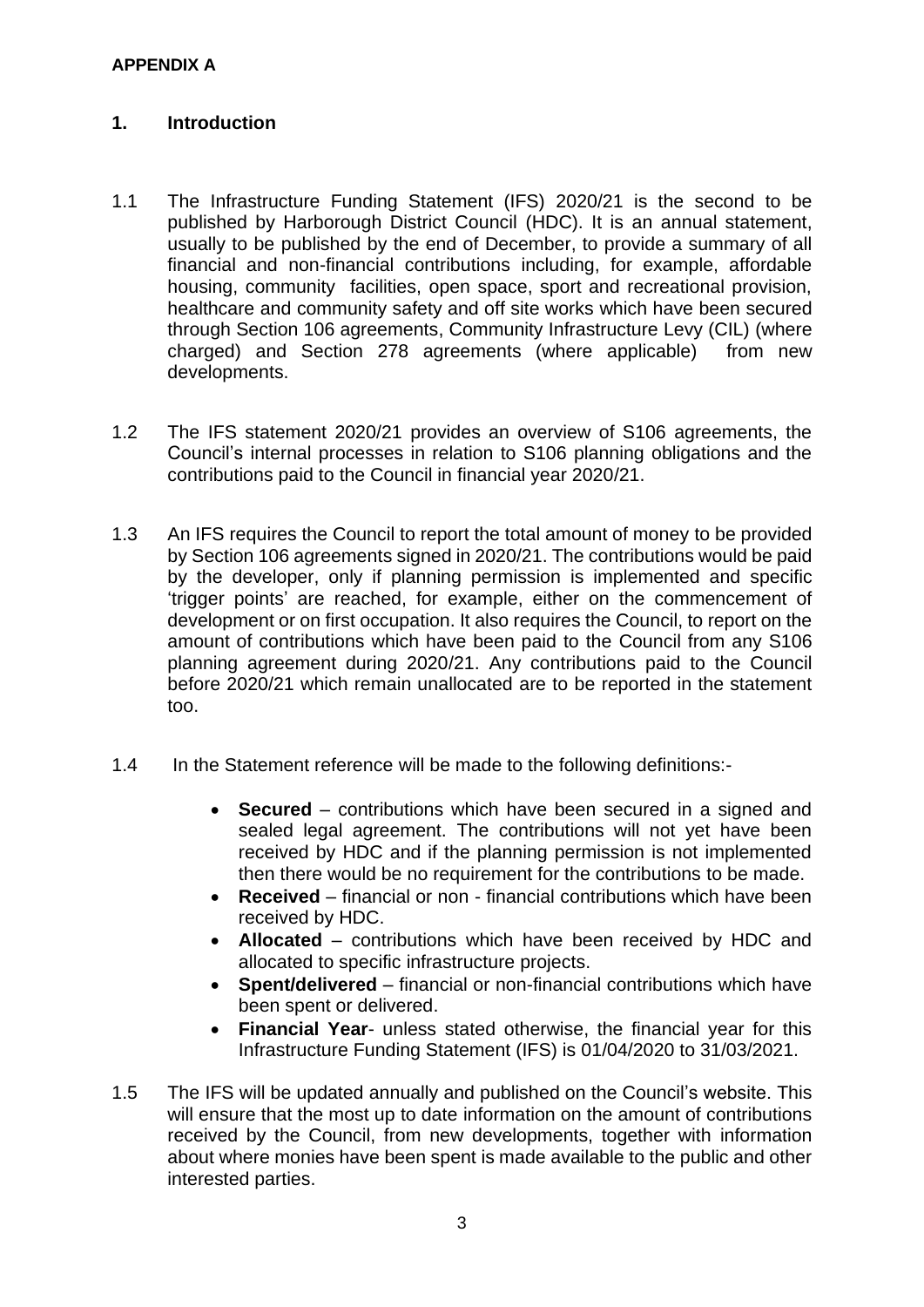1.6 The Covid 19 pandemic has impacted on the wider economic activity and working practices. This has resulted in lower amounts of contributions being received, lower amounts spent and lower number of completed legal agreements, during the financial year 2020/21.

### **2. Planning Obligations**

- 2.1 A planning obligation is a legally enforceable obligation entered into under section 106 of the Town and Country Planning Act 1990 to mitigate the impacts of a development proposal, to ensure a planning application is acceptable. Harborough District Council (together with Leicestershire County Council) enters into these agreements with developers to help ensure that obligations provide funds for the infrastructure needed to mitigate…the impacts of development.
- 2.2 Planning obligations should only be sought were they meet all of the 3 Community Infrastructure Levy (CIL) tests:
	- Necessary to make the development acceptable in planning terms;
	- Directly related to the development; and
	- Fairly and reasonably related in scale and kind to the development.

The tests above are known as the "CIL Tests" after the Community Infrastructure Levy Regulations which made them statutory requirements.

 2.3 The Council's requirements for S106 planning obligations are set out in Policy INF1 of the Harborough Local Plan (adopted 2019) and additional guidance is provided in the Harborough District Council Planning Obligations Supplementary Planning Document SPD.

### **3.0 Community Infrastructure Levy (CIL)**

3.1 Community Infrastructure Levy (CIL) is a mechanism to secure funding from new developments for general or strategic infrastructure requirements across the district to support new development. Currently Harborough District does not have a CIL charge. The Council would need to carefully consider the option of introducing a CIL linked to the Local Plan to fund certain elements of future infrastructure potentially of a district- wide significance.

 If a CIL charge is made, the Council would also be required to report CIL contributions in future Infrastructure Funding Statements.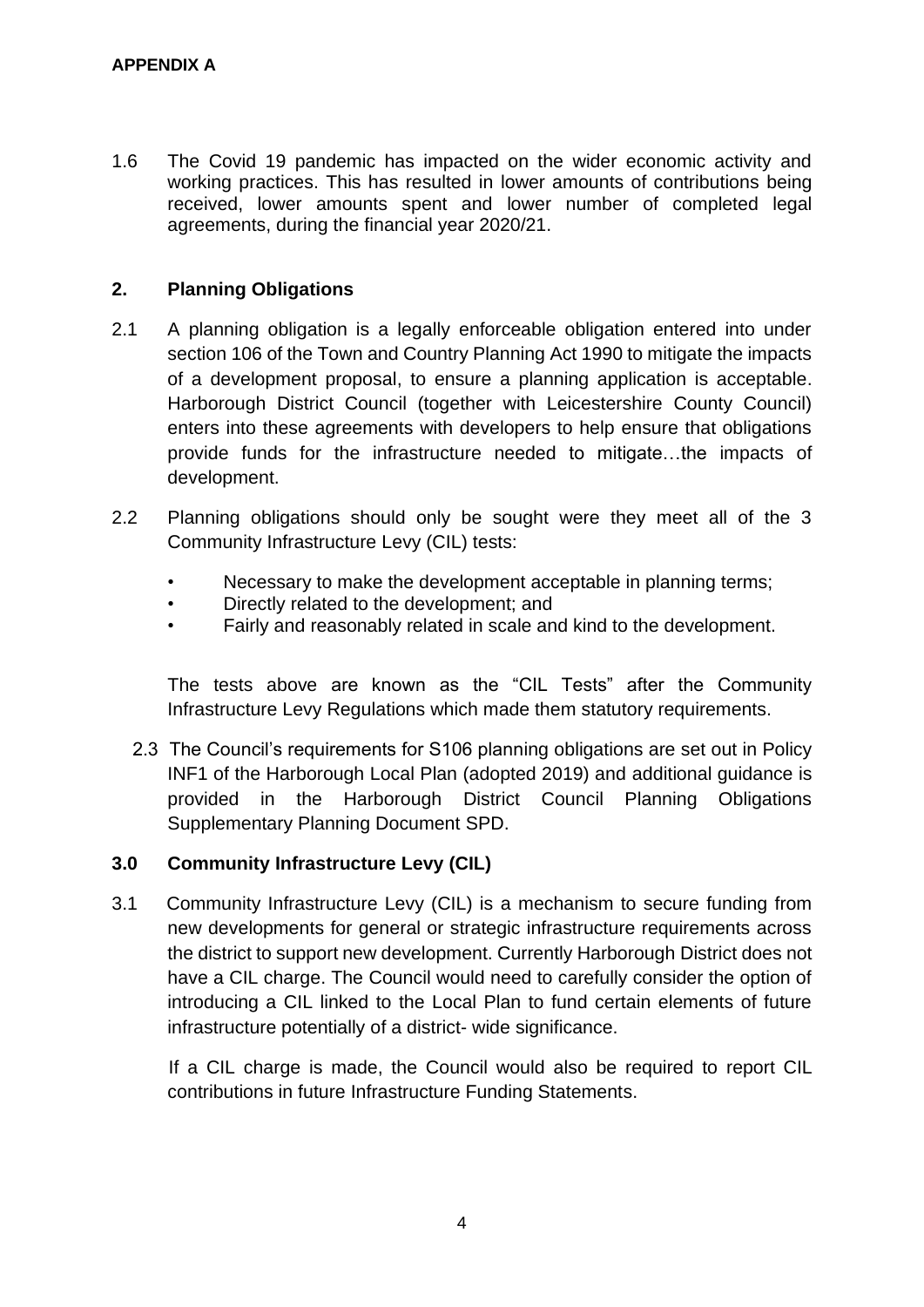### **4.0 Section 278 Highways Agreements**

4.1 Section 278 agreements under the Highways Act 1980 are legally binding agreements made between the Local Highways Authority (Leicestershire County Council) and a developer. To ensure the delivery of necessary highways works in relation to new developments, for example to secure alterations or improvements to the highway. The County Council are responsible for the delivery of works or the collection and spending of monies towards highways works under Section 278 agreements. Enquiries about Section 278 agreements should be referred to the County Council.

#### **5.0 Forecasting**

5.1 National guidance suggests that Councils should consider reporting on estimated future forecasted contributions, where possible. Depending on circumstances, HDC will consider if it may be possible to incorporate any forecasting of developer contributions within the Infrastructure Funding Statement (IFS) in future years.

### **6.0 S106 Contributions Received in 2020/21**

6.1 Table 1, below, shows the amount of S106 contributions paid to the Council during the financial year 2020/21 (between 01/04/2020 to 31/03/2021 inclusive). It shows the key types of contribution and the amounts of financial contributions received in the financial year 2020/21 which amounted to a total of **£1,584,493.03** in S106 (financial) contributions.

| Infrastructure type                                 | <b>Amount received</b> |
|-----------------------------------------------------|------------------------|
|                                                     |                        |
| <b>Affordable Housing</b>                           | £569,677.98            |
|                                                     |                        |
| <b>Community facilities</b>                         | £315,559.49            |
|                                                     |                        |
| <b>Health CCG</b>                                   | £171,737.40            |
|                                                     |                        |
| <b>Police</b>                                       | £166,876.62            |
|                                                     |                        |
| <b>Children &amp; Young People</b>                  | £58,909.08             |
|                                                     |                        |
| Off-site recreation (Allotments; Greenways; Sports) | £263,789.64            |
|                                                     |                        |
| Cemetery                                            | £37,942.92             |

|  |  | Table 1 Financial Contributions Received 2020/21 |  |  |
|--|--|--------------------------------------------------|--|--|
|--|--|--------------------------------------------------|--|--|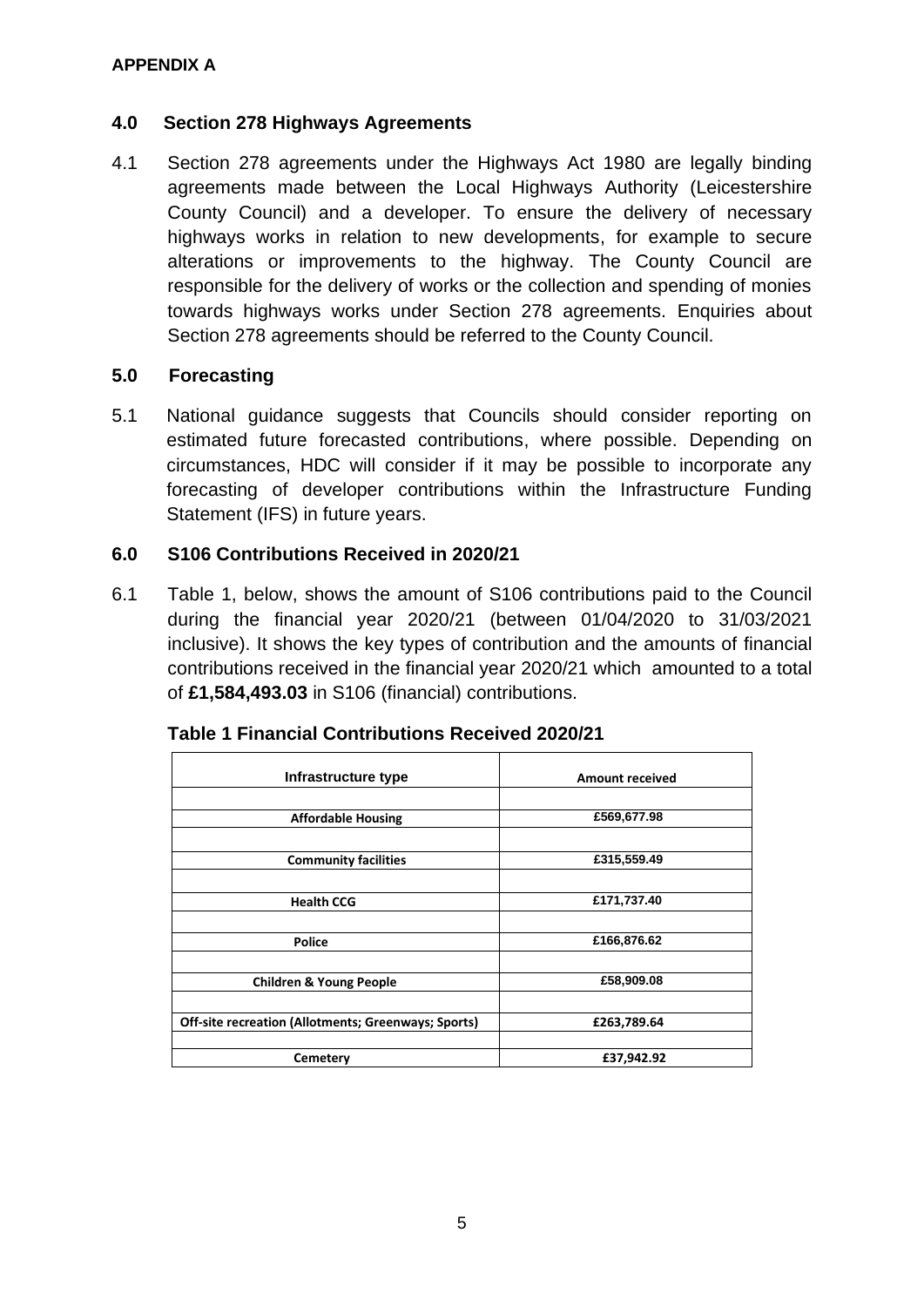| <b>Planning Ref No.</b> | Date of<br>Agreement | <b>Development Site</b>                    | Amount £    | Date Received |
|-------------------------|----------------------|--------------------------------------------|-------------|---------------|
| 16/00034/OUT            | 06/04/2017           | Self-Unlimited Shangton Care,<br>Shangton  | £334,971.98 | 19/03/2021    |
|                         |                      |                                            |             |               |
| 16/00640/FUL            | 08/08/2017           | The Old Mill, 9 London Road,<br>Great Glen | £90,000.00  | 21/11/2020    |
|                         |                      |                                            |             |               |
| 18/00420/FUL            | 11/02/2019           | 1 Main Street, Kibworth Harcourt           | £144,706.00 | 22/01/2021    |
|                         |                      |                                            |             |               |
| <b>Total</b>            |                      |                                            | £569,677.98 |               |

# **Table No. 2: Affordable Housing Contributions (Commuted sums)**

# **Table No.3: Community Facilities Contribution**

| <b>Planning Ref</b><br>No. | Date of<br>Agreement | <b>Development Site</b>          | Amount £    | <b>Date Received</b> |
|----------------------------|----------------------|----------------------------------|-------------|----------------------|
|                            |                      |                                  |             |                      |
| 01/00181/OUT               | 05/10/2005           | Farndon Rd, Parcel 4             | £6,970.00   | 04/11/2020           |
|                            |                      |                                  |             |                      |
| 01/00181/OUT               | 05/10/2005           | Farndon Rd, Parcel 4             | £8,962.56   | 04/11/2020           |
|                            |                      |                                  |             |                      |
| 14/01088/OUT               | 04/06/2015           | Land at Charity Farm, Bushby     | £73,406.50  | 19/11/2020           |
|                            |                      |                                  |             |                      |
| 15/00746/OUT               | 06/04/2016           | Farndon Rd, Parcel 2             | £85,959.58  | 26/11/2020           |
|                            |                      |                                  |             |                      |
| 16/00034/OUT               | 06/04/2017           | Shangton                         | £1,547.15   | 29/09/2020           |
|                            |                      |                                  |             |                      |
| 16/00373/OUT               | 30/01/2018           | Ashby Rd, Ullesthorpe            | £13,285.22  | 21/09/2020           |
| 16/00925/OUT               | 29/06/2017           | Leys Crescent, S. Kilworth       | £3,212.04   | 07/01/2021           |
|                            |                      |                                  |             |                      |
| 16/00925/OUT               | 29/06/2017           | Leys Crescent, S. Kilworth       | £7,633.05   | 03/03/2021           |
|                            |                      |                                  |             |                      |
| 16/01143/OUT               | 22/01/2019           | S. of Station Rd, N. Kilworth    | £10,956.00  | 26/02/2021           |
|                            |                      |                                  |             |                      |
| 17/00579/OUT               | 16/10/2017           | Oaks Road, Great Glen            | £66,786.75  | 11/12/2020           |
|                            |                      |                                  |             |                      |
| 18/00687/FUL               | 20/02/2019           | 58 Cottage Road, Market          | £25,725.00  | 25/08/2020           |
|                            |                      | Harborough                       |             |                      |
| 18/01320/FUL               | 22/01/2019           | Knights Close, Husbands Bosworth | £11,115.64  | 22/01/2021           |
|                            |                      |                                  |             |                      |
| <b>Total</b>               |                      |                                  | £315,559.49 |                      |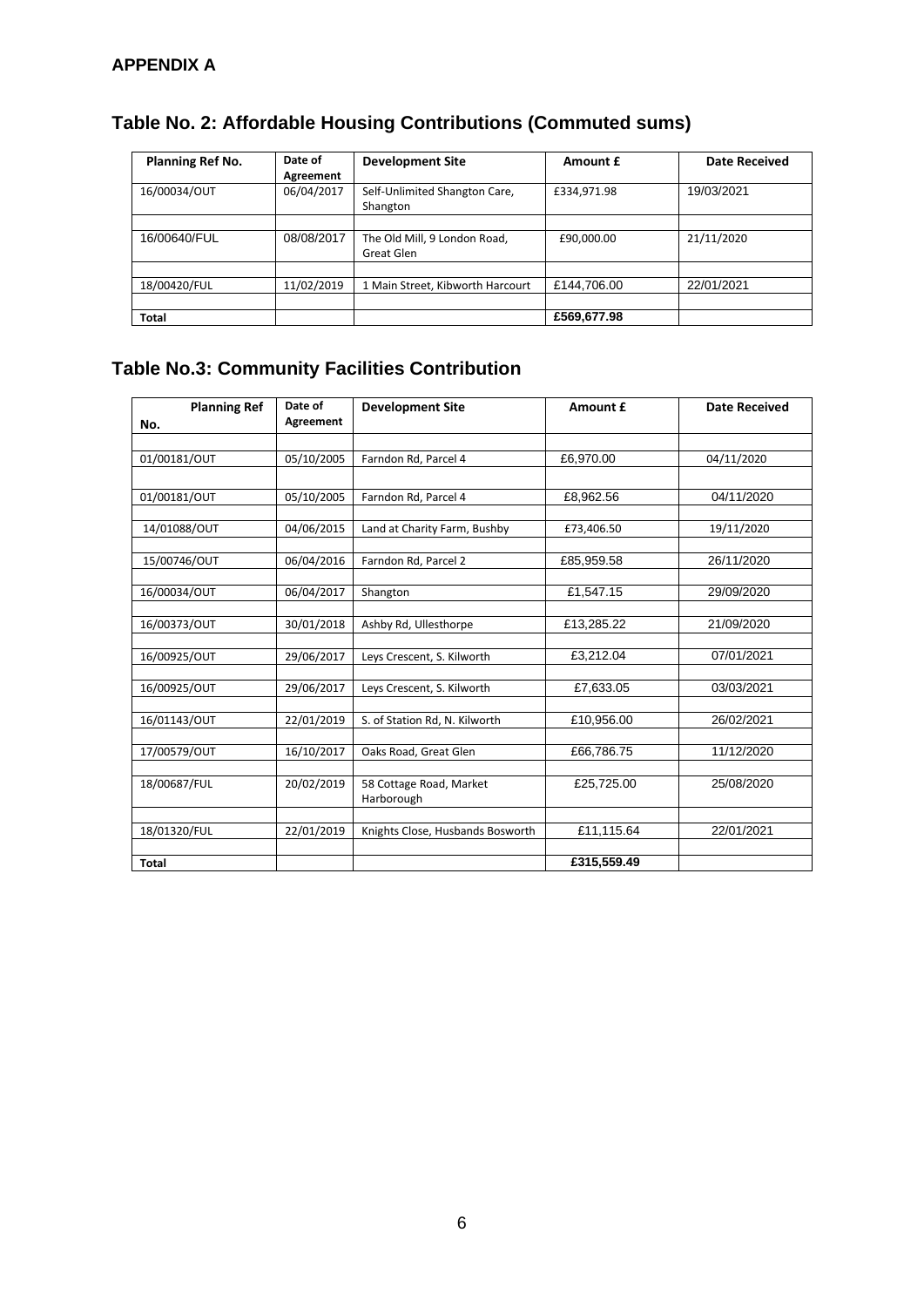| Planning Ref No. | Date of<br>Agreement | <b>Development Site</b>          | Amount £    | <b>Date Received</b> |
|------------------|----------------------|----------------------------------|-------------|----------------------|
|                  |                      |                                  |             |                      |
| 14/01088/OUT     | 04/06/2015           | Charity Farm, Bushby             | £117,374.50 | 19/11/2020           |
|                  |                      |                                  |             |                      |
| 15/01340/OUT     | 09/08/2016           | Crowfoot Way, Broughton Astley   | £43,876.20  | 16/10/2020           |
|                  |                      |                                  |             |                      |
| 17/00593/FUL     | 28/03/2018           | Main Street, Claybrooke Magna    | £4,373.30   | 16/11/2020           |
|                  |                      |                                  |             |                      |
| 18/01320/FUL     | 18/12/2019           | Knights Close, Husbands Bosworth | £6,113.40   | 22/01/2021           |
|                  |                      |                                  |             |                      |
| <b>Total</b>     |                      |                                  | £171,737.40 |                      |

# **Table No. 4: Health Contributions**

# **Table No. 5: Police Contributions**

| Planning Ref No. | Date of<br>Agreement | <b>Development Site</b>                      | Amount £    | <b>Date Received</b> |
|------------------|----------------------|----------------------------------------------|-------------|----------------------|
|                  |                      |                                              |             |                      |
| 15/01340OUT      | 09/08/2016           | Crowfoot Way, Broughton Astley               | £16,516.08  | 16/10/2020           |
|                  |                      |                                              |             |                      |
| 13/01483/OUT     | 04/03/2016           | Manor Farm, (Airfield Farm), M<br>Harborough | £150.360.54 | 10/03/2021           |
|                  |                      |                                              |             |                      |
| <b>Total</b>     |                      |                                              | £166,876.62 |                      |

# **Table No. 6: Children & Young Peoples Contributions**

| Planning Ref No. | Date of<br>Agreement | <b>Development Site</b>    | Amount £   | <b>Date Received</b> |
|------------------|----------------------|----------------------------|------------|----------------------|
|                  |                      |                            |            |                      |
| 04/00319/OUT     | 19/05/2005           | Warwick Road, Kibworth KB1 | £58,645.83 | 13/11/2020           |
|                  |                      |                            |            |                      |
| 16/00925/OUT     | 29/06/2017           | Leys Crescent, S. Kilworth | £263.25    | 07/01/2021           |
|                  |                      |                            |            |                      |
| <b>Total</b>     |                      |                            | £58,909.08 |                      |

# **Table No. 7: Off-site Recreation Contributions – Allotments**

| <b>Planning Ref No.</b> | Date of<br>Agreement | <b>Development Site</b>          | Amount £  | <b>Date Received</b> |
|-------------------------|----------------------|----------------------------------|-----------|----------------------|
|                         |                      |                                  |           |                      |
| 16/00925/OUT            | 29/06/2017           | Ley Crescent, S. Kilworth        | £149.41   | 07/01/2021           |
|                         |                      |                                  |           |                      |
| 16/01942/OUT            | 17/10/2017           | Leicester Lane, Great Bowden     | £2,591.27 | 11/12/2020           |
|                         |                      |                                  |           |                      |
| 18/01320/OUT            | 18/12/2019           | Knights Close, Husbands Bosworth | £730.45   | 22/01/2021           |
|                         |                      |                                  |           |                      |
| <b>Total</b>            |                      |                                  | £3,471.13 |                      |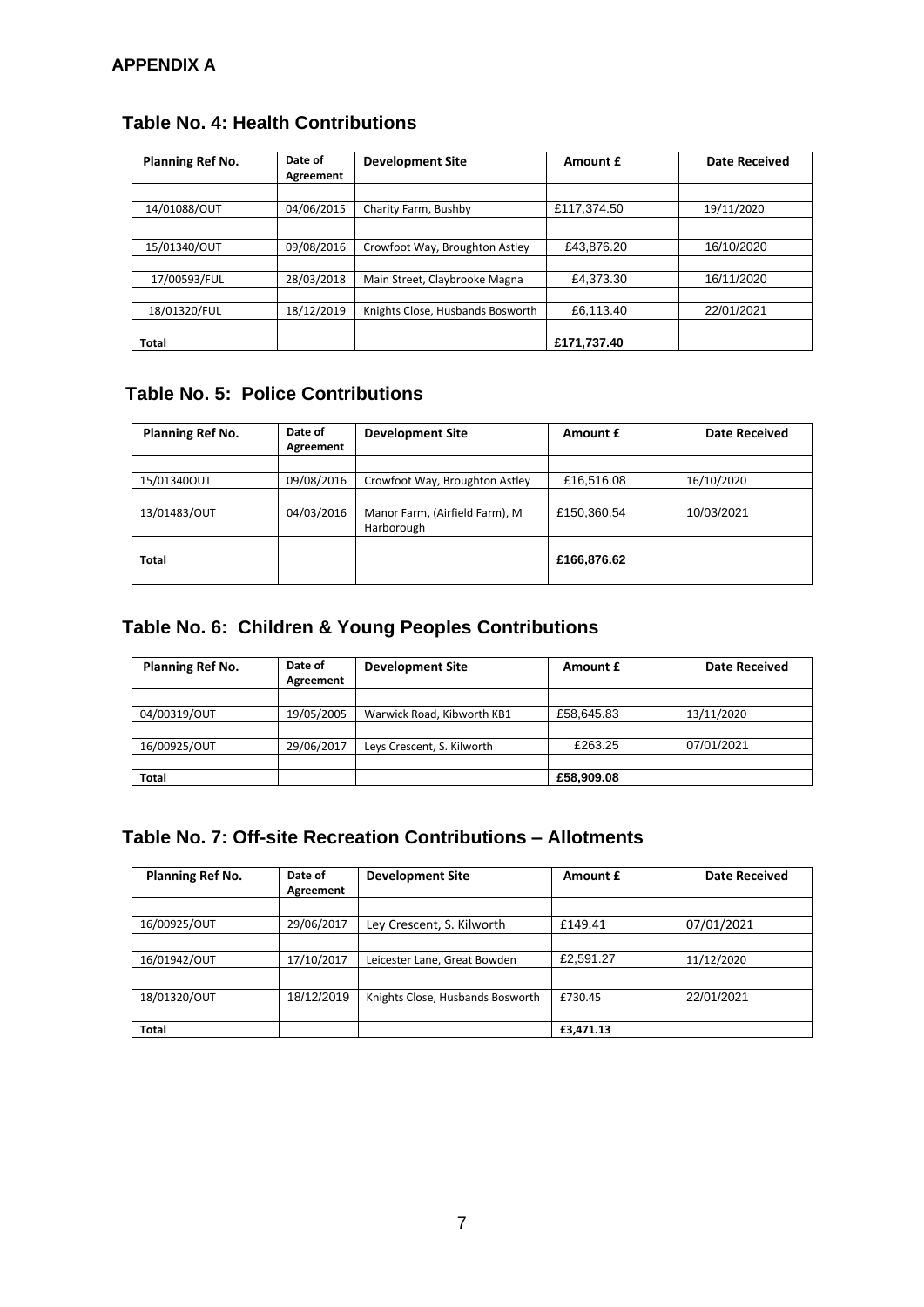| <b>Planning Ref No.</b> | Date of<br>Agreement | <b>Development Site</b>                    | Amount £   | <b>Date Received</b> |
|-------------------------|----------------------|--------------------------------------------|------------|----------------------|
|                         |                      |                                            |            |                      |
| 16/00925/OUT            | 29/06/2017           | Ley Crescent, S. Kilworth                  | £846.67    | 07/01/2021           |
|                         |                      |                                            |            |                      |
| 16/01942/OUT            | 17/10/2017           | Leicester Lane, Great Bowden               | £14.629.47 | 11/12/2020           |
|                         |                      |                                            |            |                      |
| 17/00593/FUL            | 28/03/2018           | Main Street, Claybrooke Magna              | £5.912.54  | 16/11/2020           |
|                         |                      |                                            |            |                      |
| 17/00579/OUT            | 16/10/2017           | Oak Road, Great Glen                       | £49,740.22 | 11/12/2020           |
|                         |                      |                                            |            |                      |
| 18/01320/OUT            | 18/12/2019           | Knights Close, Husbands<br><b>Bosworth</b> | £4,139.25  | 22/01/2021           |
|                         |                      |                                            |            |                      |
| Total                   |                      |                                            | £75,268.15 |                      |

# **Table No. 8: Offsite Recreation Contributions - Greenways**

### **Table No. 9: Offsite Recreation Contributions – Outdoor Sports**

| <b>Planning Ref No.</b> | Date of<br>Agreement | <b>Development Site</b>                    | Amount £    | <b>Date Received</b> |
|-------------------------|----------------------|--------------------------------------------|-------------|----------------------|
|                         |                      |                                            |             |                      |
| 16/01942/OUT            | 17/10/2017           | Leicester Lane, Great Bowden               | £26,185.53  | 11/12/2020           |
| 16/01942/OUT            | 17/10/2017           | Leicester Lane, Great Bowden               | £34,486.44  | 11/12/2020           |
| 16/00925/OUT            | 29/06/2017           | Levs Crescent, S. Kilworth                 | £5,051.61   | 07/01/2021           |
| 17/00579/FUL            | 16/10/2017           | Oaks Road, Great Glen                      | £59.353.88  | 11/12/2020           |
| 17/00593/FUL            | 28/03/2018           | Main Street, Claybrooke Magna              | £35,276.51  | 16/11/2020           |
| 18/01320/FUL            | 18/12/2019           | Knights Close, Husbands<br><b>Bosworth</b> | £24,696.39  | 22/01/2021           |
| Total                   |                      |                                            | £185,050.36 |                      |

# **Table No. 10: Cemetery Contributions**

| <b>Planning Ref No.</b> | Date of<br>Agreement | <b>Development Site</b>          | Amount £   | <b>Date Received</b> |
|-------------------------|----------------------|----------------------------------|------------|----------------------|
|                         |                      |                                  |            |                      |
| 15/01340/OUT            | 09/08/2016           | Crowfoot Way, Broughton Astley   | £9.987.03  | 16/10/2020           |
|                         |                      |                                  |            |                      |
| 16/01942/OUT            | 17/10/2017           | Leicester Lane, Great Bowden     | £9.712.00  | 11/12/2020           |
|                         |                      |                                  |            |                      |
| 17/00593/FUL            | 28/03/2018           | Main Street, Claybrooke Magna    | £4.421.99  | 16/11/2020           |
|                         |                      |                                  |            |                      |
| 17/01269/OUT            | 27/07/2018           | Angell Drive, Market Harborough  | £11.074.00 | 18/07/2020           |
|                         |                      |                                  |            |                      |
| 18/01320/OUT            | 18/12/2019           | Knights Close, Husbands Bosworth | £2,747.90  | 22/01/2021           |
|                         |                      |                                  |            |                      |
| <b>Total</b>            |                      |                                  | £37.942.92 |                      |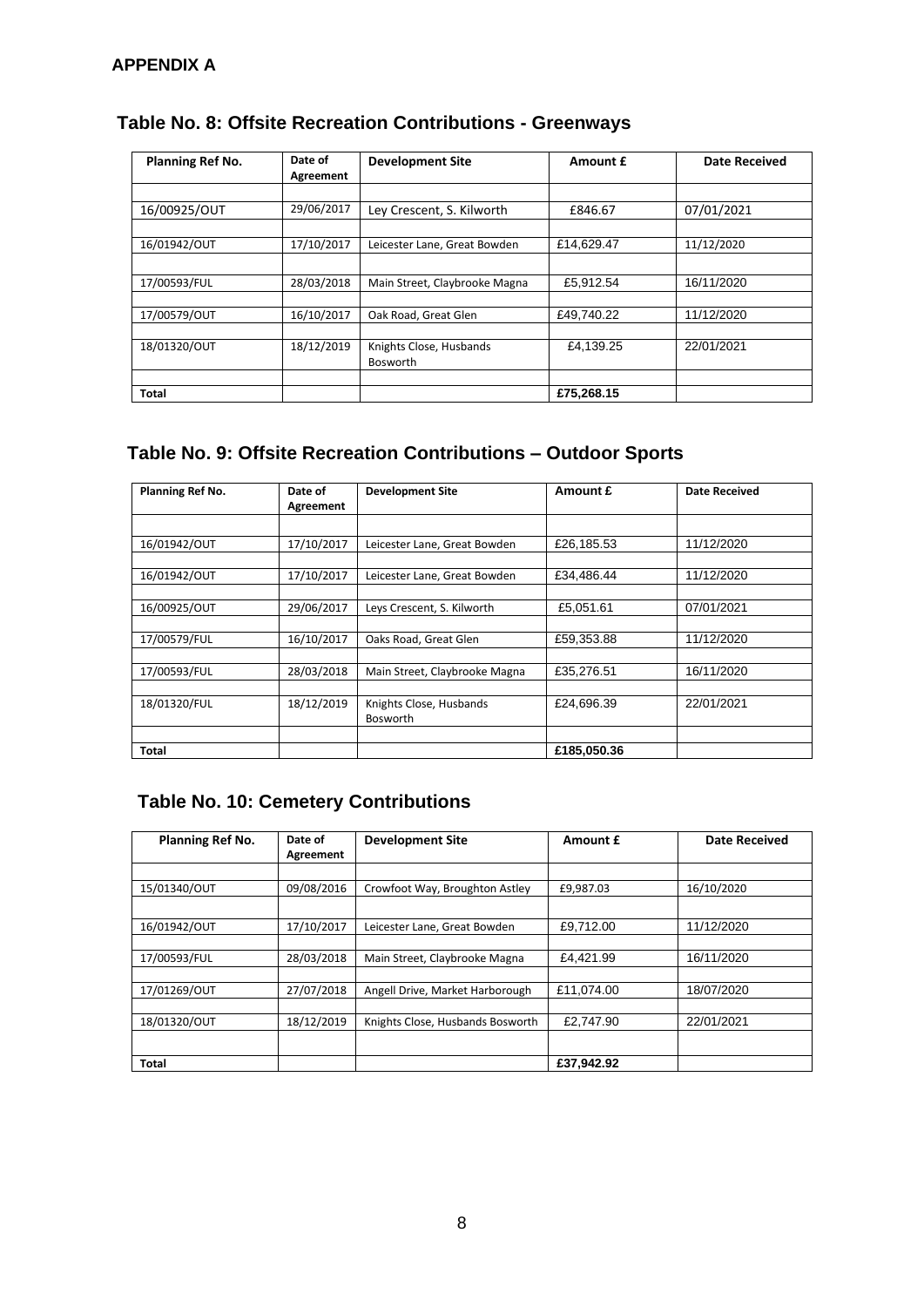### **7.0 S106 Contributions Spent during 2020/21**

7.1 Table 11, below, shows the amount of S106 financial contributions spent and non-financial' contributions secured, i.e., affordable dwellings delivered/provided during the financial year 2020/21. Table 11 shows the key categories/types of contribution and either the amount of the financial contribution made or, as in the case of affordable housing, the number of dwellings secured. The table also includes contributions spent by key external partners, for example, Clinical Commissioning Groups (CCGs) and the Police. Spend figures are relatively lower than usual, due to the constraints lockdown/s have placed on delivery of associated developments due to the Covid 19 pandemic.

| Infrastructure type                                                | <b>Amount Spent</b>      |  |  |
|--------------------------------------------------------------------|--------------------------|--|--|
| <b>Affordable Housing</b>                                          | 207 dwellings provided   |  |  |
| <b>Community facilities</b>                                        | £7,200.00                |  |  |
| <b>Health CCG</b>                                                  | No spend due to Pandemic |  |  |
| Offsite recreation (outdoor sports, parks & gardens,<br>greenways) | £141,825.78              |  |  |
| <b>Police</b>                                                      | £57,429.86               |  |  |

### **Table No.11 – S106 contributions spent in 2020-21**

### **8.0 S106 Contributions Secured during 2020/21**

8.1. Harborough District Council has secured S106 contributions from the developments listed in Tables 12 to 19 below, which will be paid in future years, should the development be implemented as planned. The contributions would be paid by the landowner/developer at the particular trigger points as stated in each S106 legal agreement, for example, commencement of development or first occupation of the development. The Tables below show each type of contribution and either the amount of the financial contribution or, as in the case of affordable housing the number of dwellings secured within the individual S106 agreement.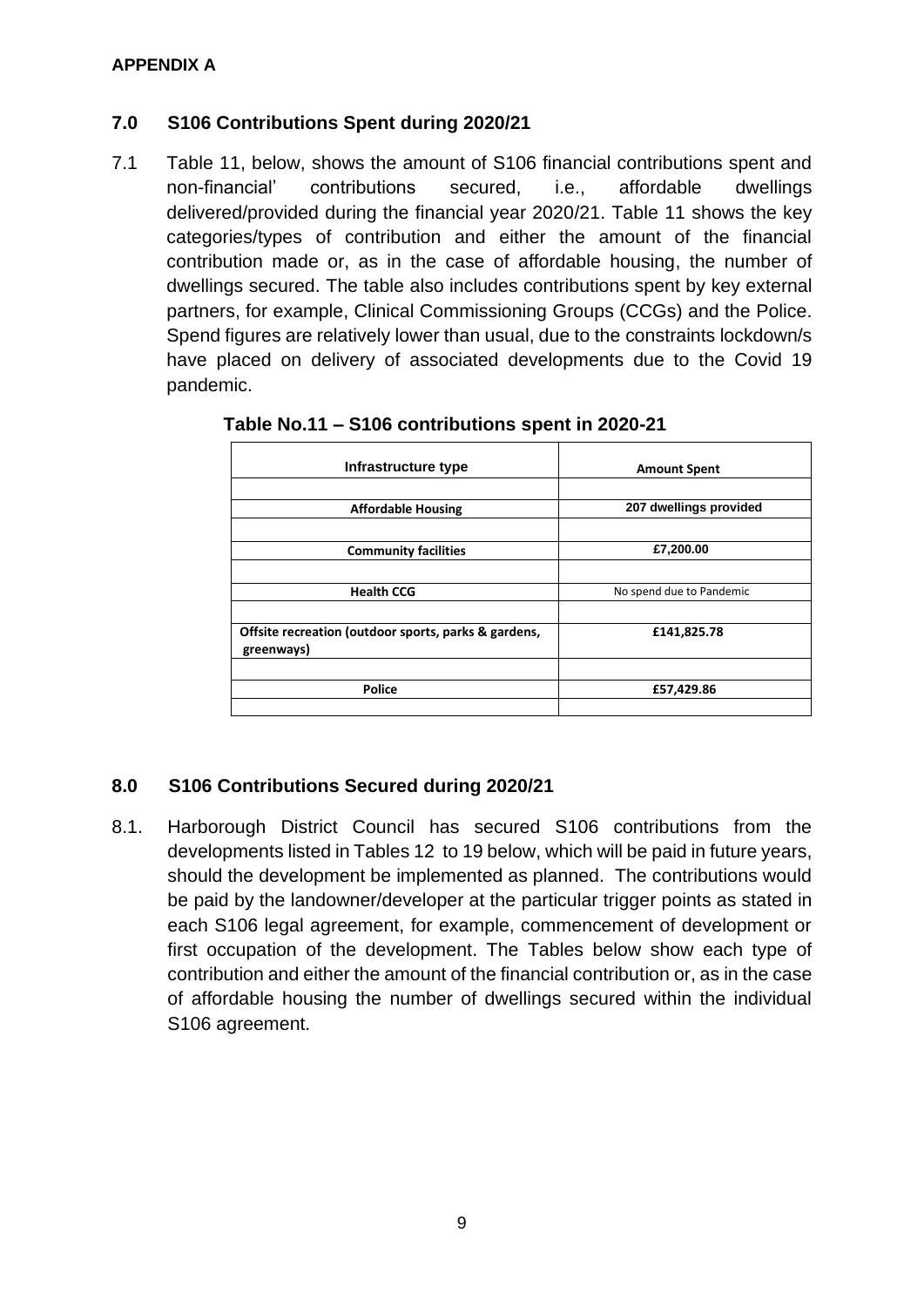| Planning Ref No. | Date of<br>Agreement | <b>Development Site</b>      | Amount £                 | Proposed<br>Infrastructure (Non-<br>financial<br>contribution) |
|------------------|----------------------|------------------------------|--------------------------|----------------------------------------------------------------|
|                  |                      |                              |                          |                                                                |
| 19/01336/FUL     | 11/09/2020           | Fisher Farm, Main St, Foxton | $\overline{\phantom{0}}$ | 2-bedroom<br>2no<br>x<br>bungalows.                            |

### **Table No. 12: Affordable Housing Secured for Future Years**

# **Table No.13: Cemeteries Contributions secured for future years**

| Planning Ref No. | Date of<br>Agreement | <b>Development Site</b>            | Amount £  | Proposed<br>Infrastructure                                                                                                              |
|------------------|----------------------|------------------------------------|-----------|-----------------------------------------------------------------------------------------------------------------------------------------|
|                  |                      |                                    |           |                                                                                                                                         |
| 19/01336/FUL     | 11/09/2020           | Fisher Farm, Main St, Foxton       | £1,998.00 | burial<br>plots<br>New<br>or.<br>infrastructure<br>to<br>be<br>within<br>provided<br>4Km<br>distance<br>of<br>development.              |
| 19/00461/FUL     |                      | Leicester Rd, Market<br>Harborough | £6,004.00 | Provision of new burial<br>other<br>plots<br>or<br>enhancements<br>to<br>existing<br>cemeteries<br>within 2<br>km<br>of<br>development. |

# **Table No.14: Community Facilities Contributions secured for future years**

| Planning Ref No. | Date of<br>Agreement | <b>Development Site</b>      | Amount £   | Proposed<br>Infrastructure                                                                                     |
|------------------|----------------------|------------------------------|------------|----------------------------------------------------------------------------------------------------------------|
|                  |                      |                              |            |                                                                                                                |
| 19/01336/FUL     | 11/09/2020           | Fisher Farm, Main St, Foxton | £13,035.00 | To be used for new build<br>extension or upgrading<br>existing community<br>of<br>facilities in Foxton parish. |

### **Table No.15: Greenways Contribution secured for future years**

| Planning Ref No. | Date of<br>Agreement | <b>Development Site</b>            | Amount £  | <b>Proposed Infrastructure</b>                                                                                                |
|------------------|----------------------|------------------------------------|-----------|-------------------------------------------------------------------------------------------------------------------------------|
|                  |                      |                                    |           |                                                                                                                               |
| 19/01336/FUL     | 11/09/2020           | Fisher Farm, Main St,<br>Foxton    | £3,010.70 | Connectivity signage to access to<br>PROW/Cycleway/walking/bridleways<br>within<br>$1.6$ Km<br>distance<br>of<br>development. |
| 19/00641/FUL     | 05/10/2020           | Leicester Rd, Market<br>Harborough | £9,044.00 | Enhance the existing sustainable<br>travel network within 1.6 km of<br>development.                                           |